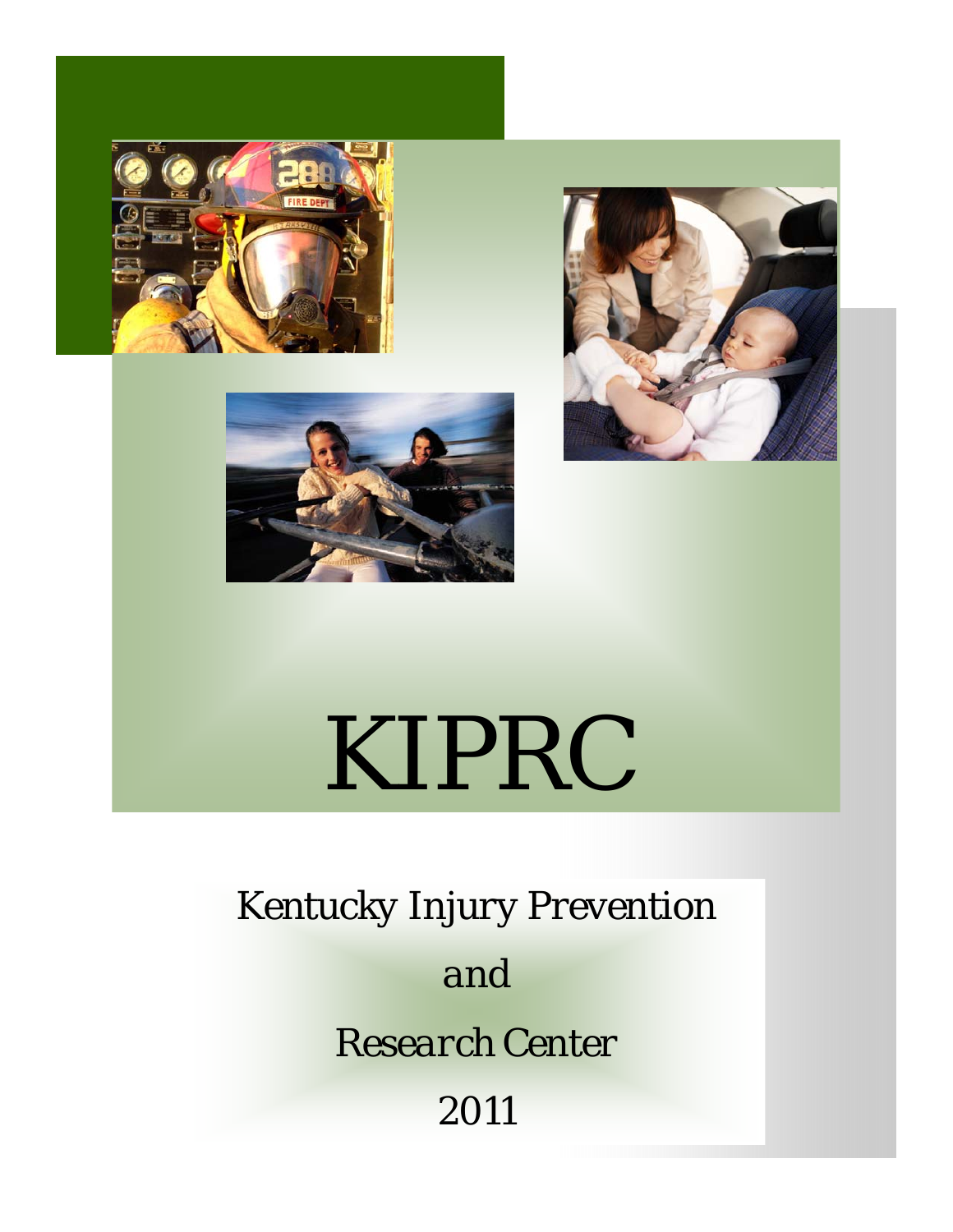### **Greetings from the Director**

 Welcome to the Kentucky Injury Prevention and Research Center's (KIPRC) 2011 Annual Report on activities and impact. Great strides have been made in the area of injury prevention in the last decade-- Kentucky primary seat belt and booster seat laws, trauma system implementation, the Kentucky All Schedule Prescription Electronic Reporting System (KASPER), occupational injury reporting regulations, and others— and Kentucky needs to continue this momentum to further reduce injuries and their societal costs to our citizens. Kentucky had the 6th highest unintentional injury fatality rate, the 5th highest motor vehicle death rate, and the 3rd highest poisoning fatality rate in the US in 2006, 2008, and 2006, respectively, and falls were the third leading cause of death (National Safety Council's Injury Facts, 2010).

 This work would not be possible without the help of our partners, who are integral to our programs. We would like to thank all our partners in this endeavor- agencies, organizations, dedicated citizens, companies, and colleagues upon who we rely on and could not function without in addressing violence and injury prevention. In addition, the Kentucky Department for Public Health, and the University of Kentucky have been essential partners in the function, leadership, and collaborations of KIPRC.

 We would like everyone to know that KIPRC is an injury prevention resource for Kentuckians available to all Kentuckians.

A safer Kentucky—it's no accident!

Terry Bunn, Director

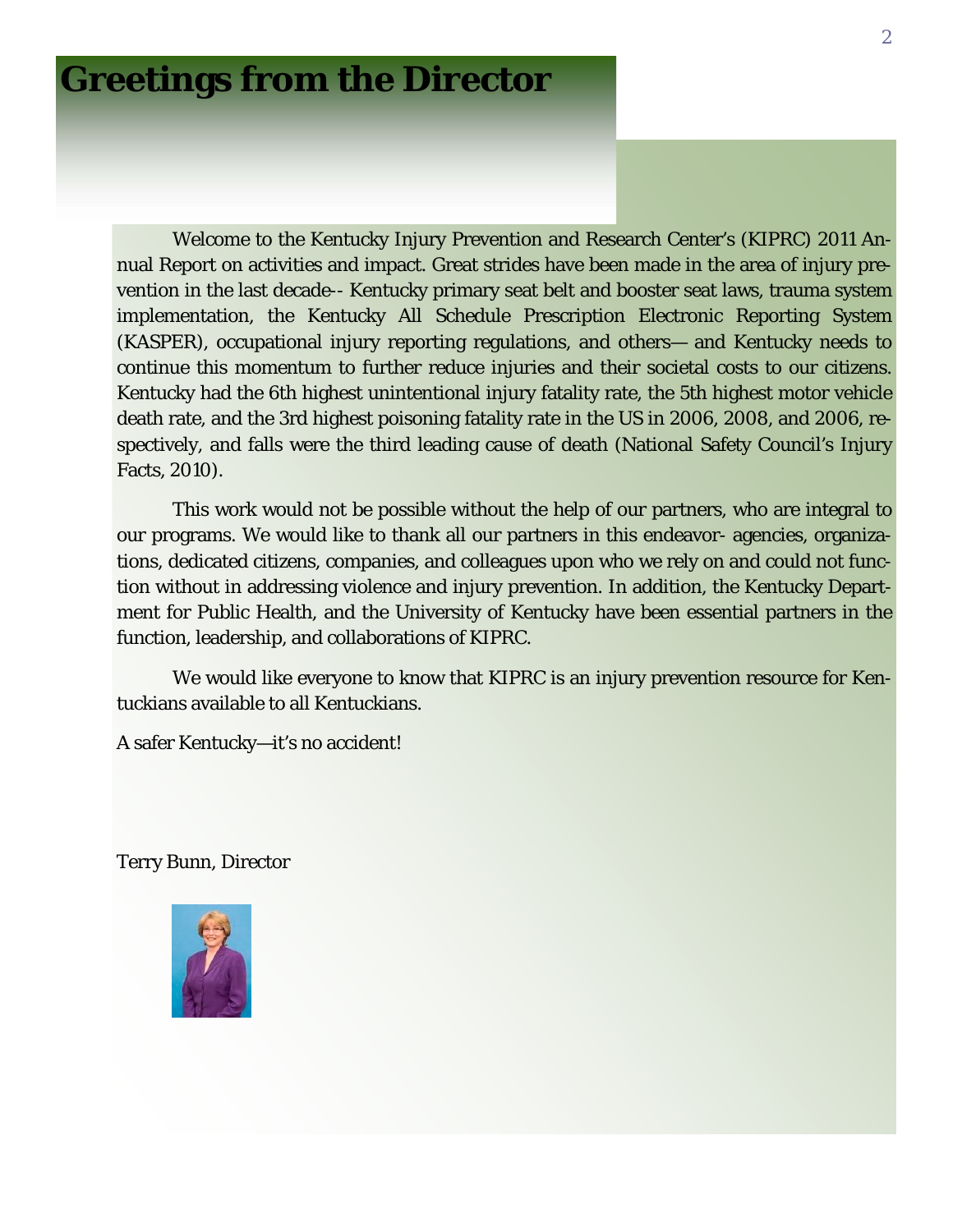# **Fatality Assessment and Control Evaluation Program (FACE)**





#### **The Challenge**

In 2009, 93 workers died while performing job activities; that's 1 worker death every 3.9 days.

#### **The Solution**

Almost all of the worker deaths could have been prevented. The Kentucky Fatality Assessment and Control Evaluation (FACE) program has been investigating worker deaths since 1994. The FACE team (led by Associate Professor Terry Bunn, Ph. D., Assistant Professor Svetla Slavova, Ph.D., Field Investigator Medearis Robertson, and Database Coordinator Genia McKee) has focused on the investigation of transportation industry deaths since 2005. Twenty -nine drivers died due to motor vehicle collisions in 2009 and 10 were NOT wearing their seat belts when the fatal injury occurred.

#### **The Results**

Fourteen semi truck fatality investigations have been completed since 2005 and a Haddon matrix analysis was performed assessing the pre-event, event, and post-event phases of the fatal incidents. Administrative, engineering, and behavioral controls were compiled and recommended to prevent future occurrences; the results of the study were accepted as a poster presentation at the National Occupational Research Agenda meeting in July 2011. Falling asleep at the wheel was considered a primary contributing factor for six of the fatal crashes but falling asleep at the wheel is often difficult to prove. In a recently released fatality case report (#11KY009), a long-haul company driver who was awake and cognizant, stated to witnesses that he fell asleep at the wheel before crashing. The driver died twenty minutes later of internal injuries. FACE investigations, like this one described, are useful to examine engineering and administrative controls, such as the incorporation of driver alert systems technology in semi trucks and the provision of semi truck drivers with drowsy-type driver alert systems by employers, and can be used to inform federal and state transportation policy making. This FACE investigation was published in the May 2011 NIOSH e-news.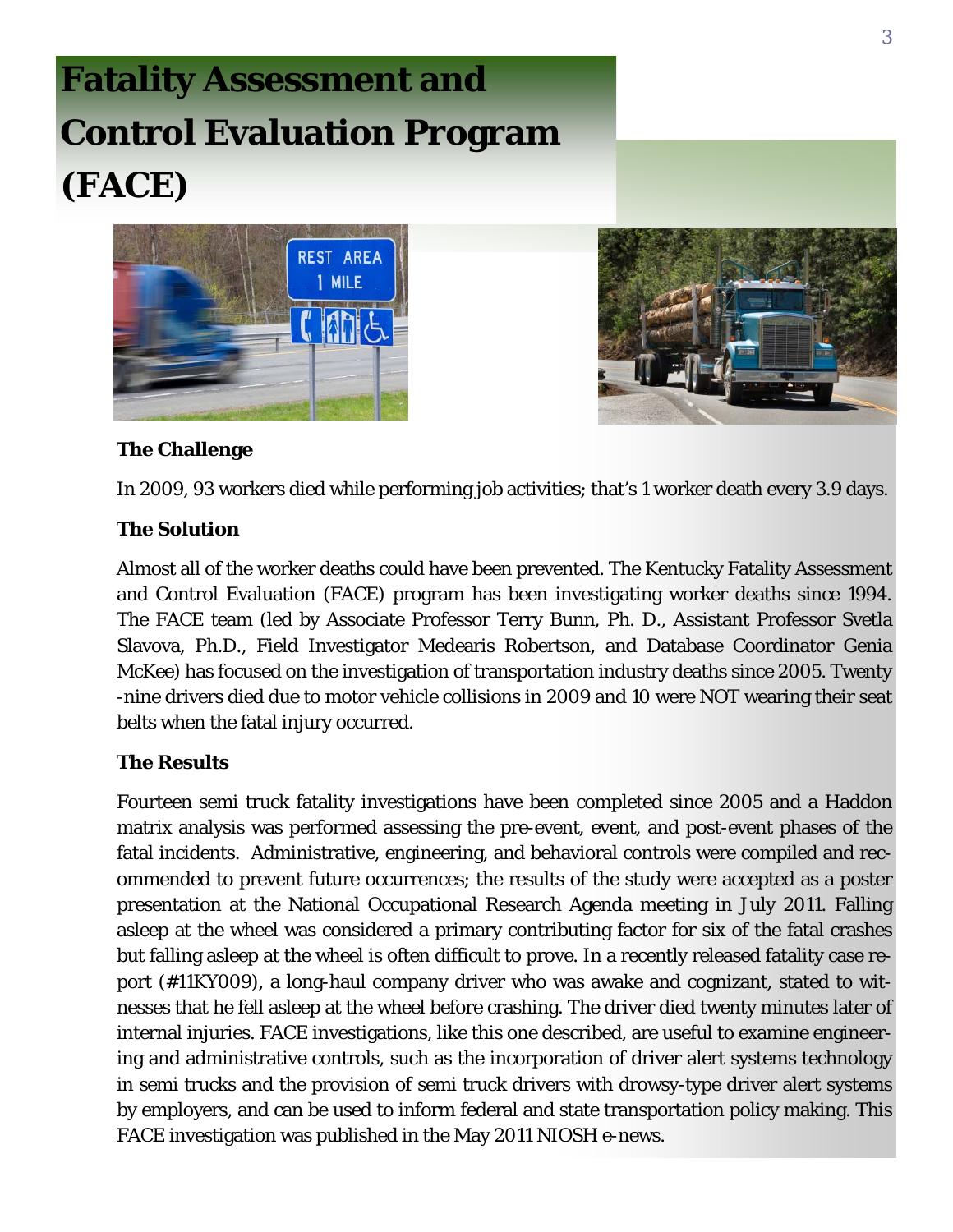# **Injury and Violence Prevention-Staying Safe**

#### **The Challenge**

Kentucky had the 6th highest unintentional injury fatality rate, the 5th highest motor vehicle death rate, and the 3rd highest poisoning fatality rate in the US in 2006, 2008, and 2006, respectively, and falls were the third leading cause of death (NSC Injury Facts, 2010). The Kentucky Core Violence and Injury Prevention (KVIPP) program team (Associate Professor Terry Bunn, Assistant Professor Svetla Slavova, Program Manager Steve Sparrow, Assistant Professor Susan Pollack, Dr. Sarojini Kanotra, Legislative Liaison Charles Kendell, KIPRC Liaison Sara Robeson, and Injury Specialists Robert McCool, Michael Singleton, Gwen Cobb, and Genia McKee) has just received funding to continue the KVIPP program through 2016.



#### **The Solution**

The KVIPP program is focused on injury prevention in four areas with the highest injury rates: falls among older adults, prescription drug poisonings, teen motor vehicle injuries, and child maltreatment.

#### **The Results**

A KVIPP workgroup was formed in the last year to explore the creation of a statewide system for the safe collection and disposal of prescription medications.

In the area of older adult fall prevention, a website was created this past year by the Division of Physical Therapy at the University of Kentucky that provides prevention strategies and resources for older adults. The No Falls Kentucky website will be available in Fall 2011, and is geared toward two target audiences: the older



adult, and the healthcare provider. The KVIPP program was a partner in establishing the Kentucky Safe Aging Coalition (KSAC) to address the reduction of fall risk in older adults, and membership includes more than 75 organizations. KSAC was instrumental in obtaining the Governor's Proclamation for a Falls Prevention Awareness Day in 2009 and 2010. The Department for Public Health's Chronic Disease Branch provides financial support for the coordination of KSAC activities. Through partnerships, KSAC is currently developing a series of video conferences on fall prevention that will be made available across the state to health departments and medical providers in Summer 2011.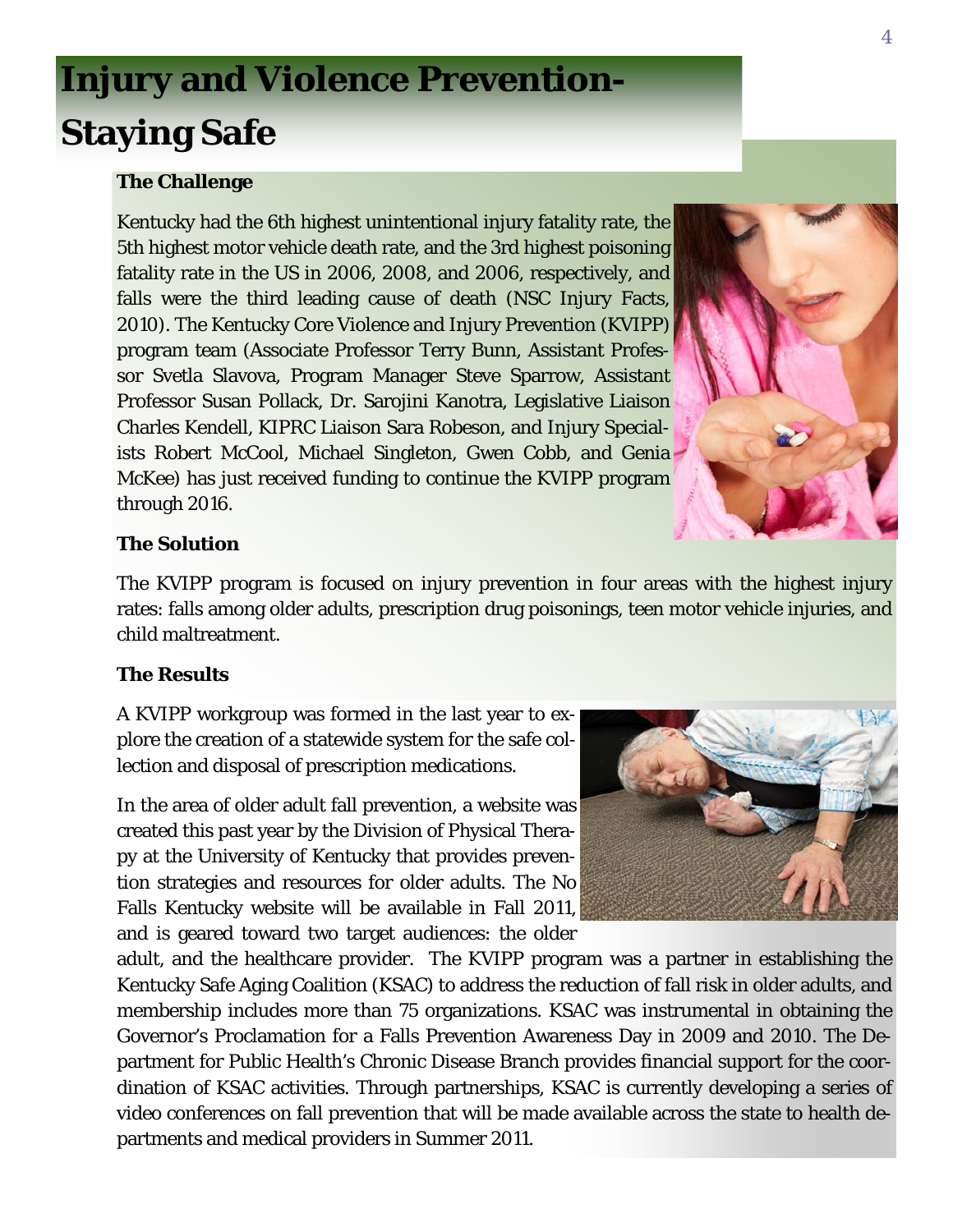### **Injury and Violence Prevention-Safe Communities**

KVIPP also supports the establishment of Safe Communities in local communities in Kentucky. Safe Communities America, is a program of the National Safety Council established by the World Health Organization. Our goal is to provide injury data, training, technical assistance, and other forms of support to communities that are interested in achieving or have already



achieved Safe Community designation. KVIPP supported the application of Madison County, which became a designated Safe Community in 2010. Building on Madison County's hard work and success, KSPAN wishes to work with other communities across Kentucky to build a Commonwealth Community Safety Network (CCSN). To further support this effort, KVIPP has established a task force within KSPAN to explore becoming a Safe Communities support center for Kentucky communities. Other communities currently supported by KVIPP in their applications for Safe Community status are Jessamine County and communities in Northern Kentucky.

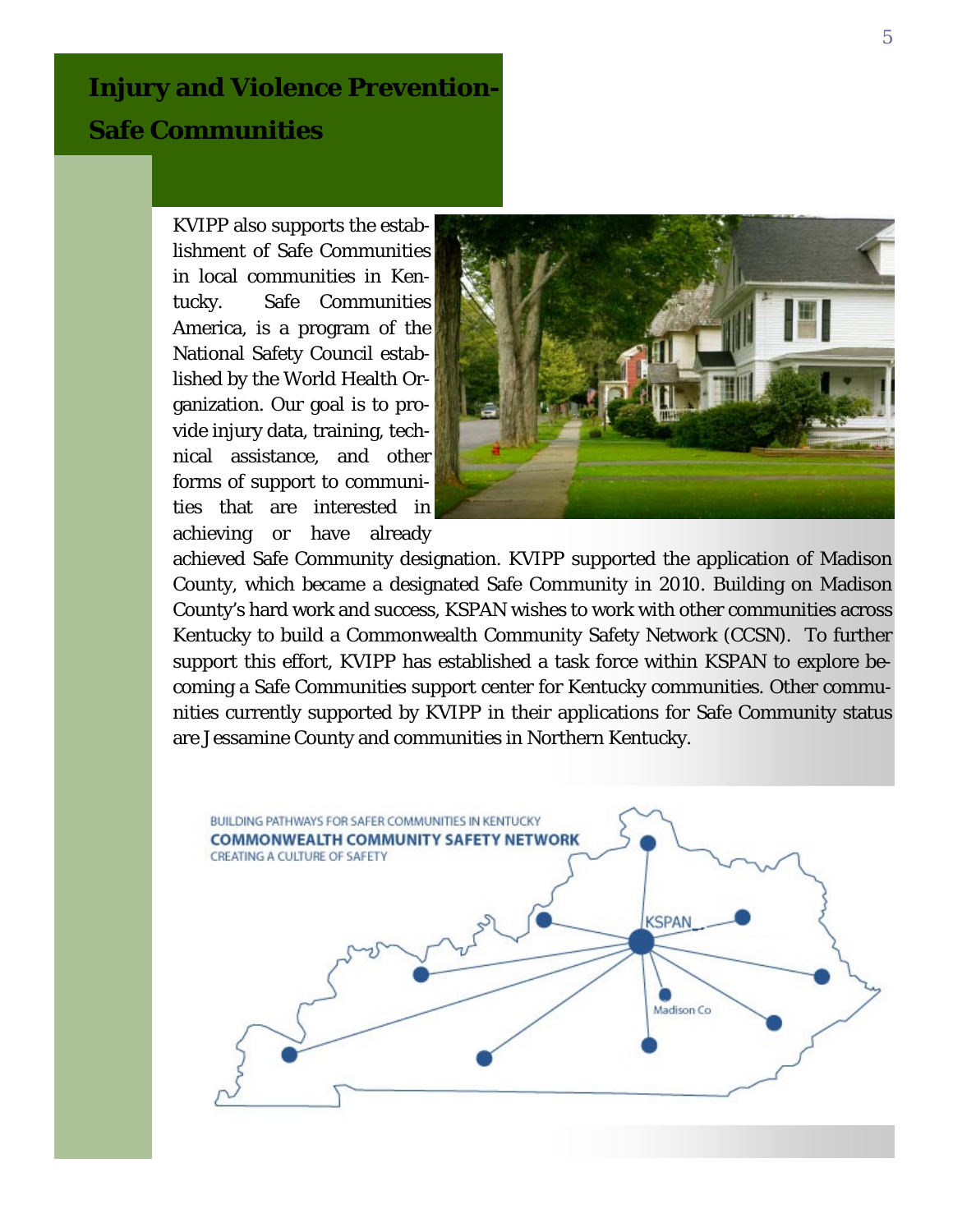### **Injury and Violence Prevention-Safe Communities**

On March 23rd, 2010, Madison County officially became the 7th designated Safe Community in the United States and the first in Kentucky. For a community to be designated as a Safe Community they must successfully demonstrate they meet six indicators outlined here. The Madison County Safety Coalition (MCSC) also received the 2010 Kentucky Public Health Association Group Award on March 30,



2010 for their accomplishments in injury prevention and for contributing to the development of a public health program with other organizations. The MCSC has made an exceptional contribution to Kentucky's public health system by providing leadership, education and collaboration with partners as an independent voice for the health of the public, acquiring resources to support infrastructure, providing educational opportunities, and developing and strengthening strategic community alliances. KSPAN plans to use the successful Madison County model for other communities interested in developing a framework for organizing a local response to their injury and violence problems.. Kentucky plans to create a culture of safety by creating a network of caring communities to address the burden of injuries and violence. KSPAN will support other communities in their quest to be designated as Safe Communities and work with other communities that are interested in doing the hard work necessary to earn this recognition.

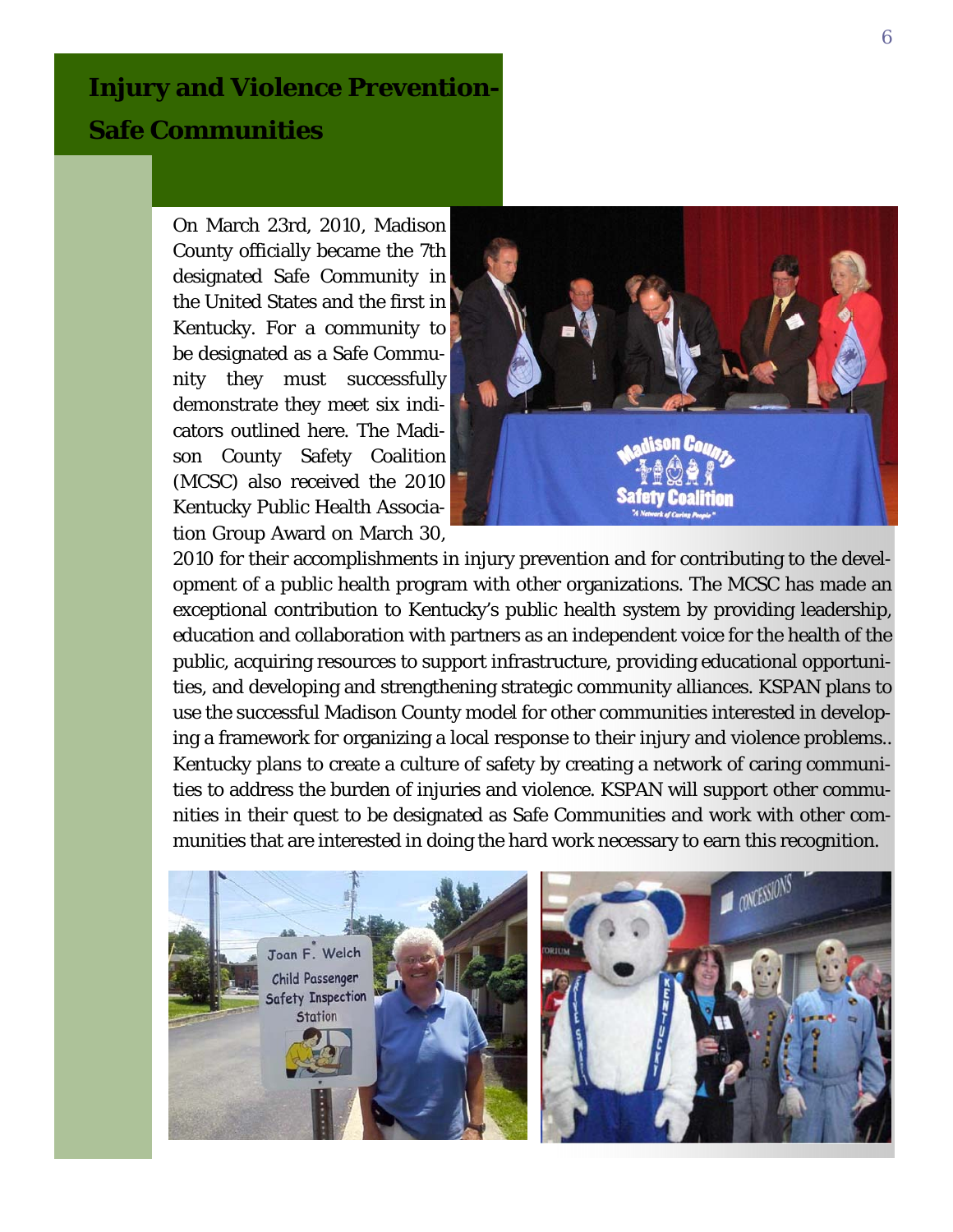# **Kentucky Occupational Safety and Health Surveillance Program (KOSHS)**





#### **The Challenge**

There were approximately 30,000 first reports of injuries and workers' claims filed in the year 2010, according to the Kentucky Department of Workers' Claims.

#### **The Solution**

Many of these worker injuries could have been prevented through engineering, behavioral, and/or administrative control strategies. Associate Professor Terry Bunn, Ph.D., has been funded by NIOSH for the last six years to perform surveillance of occupational injuries and illnesses in the Commonwealth of Kentucky's Occupational Safety and Health Surveillance (KOSHS) program. An integral part of the KOSHS program is the analysis and interpretation of occupational injury and illness data from a variety of statewide data sources performed in collaboration with the co-investigator on the project, Assistant Professor Svetla Slavova, Ph.D., at KIPRC.

The focus of the KOSHS program for the past year has been on the identification of risk factors for, and the outcomes of, occupational motor vehicle collisions. A case-control study was conducted to assess the relationship between the type of the vehicle and outcome of "catching on fire" in a collision while controlling for other risk factors like manner of collision, precollision action, age of the vehicle and first area of contact in a collision. The results suggest that large trucks have significantly higher odds for catching on fire than passenger cars and light trucks. The results from the study will be presented at the APHA Meeting in November 2011 and a manuscript is in progress.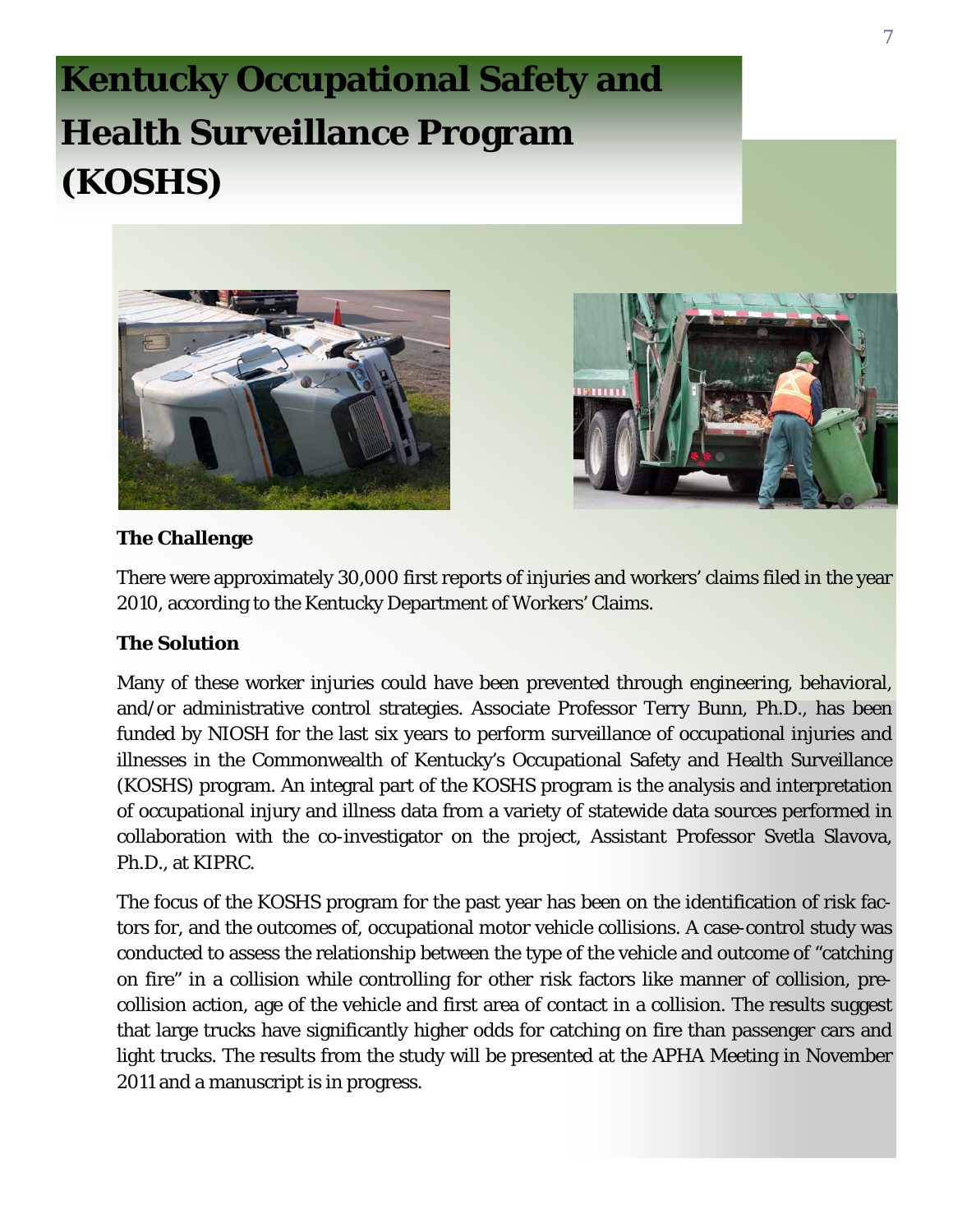#### **KOSHS, cont.**

#### **The Results**

A study was completed on injuries among solid waste collectors, an occupation at high risk for injuries. The probability that a workers' compensation first report of injury or claim would result in an awarded benefit was higher if the worker was employed as a solid waste collector in the private sector compared to the public sector, while controlling for age, nature of injury, cause of injury and injured body part. A better understanding of the differences in the contributing factors for an injury that results in a first report of injury or claim (e.g. activities, automation) between the public and private sectors is necessary to target injury prevention strategies in this high- risk occupation. The manuscript has been accepted for publication in the Journal of Waste Management and Research.

A spatial analysis was conducted to identify where commercial large-truck drivers (CLTD) are at higher risk for at-fault night collisions in Kentucky. The CLTD were at higher risk mainly in two geographical areas - around two truck stops off interstate I-75 in northern Kentucky with inattention and misjudged clearance most often cited as factors for the night collisions, and on I-65 and the Western Kentucky Parkway, mostly single vehicle collisions or sideswipes in the same direction. The identification of geographic locations was used to inform agencies and organizations involved with transportation. The results from the study will be presented at the APHA Annual Meeting in November 2011.

An article on our worker safety presentation, developed for individuals who are establishing a new business, was published in the Lexington Herald Leader on July 18, 2010. Collaborative panel presentations by our KOSHS program, the KY Department of Workers' Claims, and KY OSHA on the establishment of worker safety programs were delivered in Pikeville, Louisville, and in Bowling Green. In collaboration with the NIOSH Small Business Program in Cincinnati, the worker safety presentation was delivered to the Chamber of Commerce in Piqua, Ohio in March, 2011.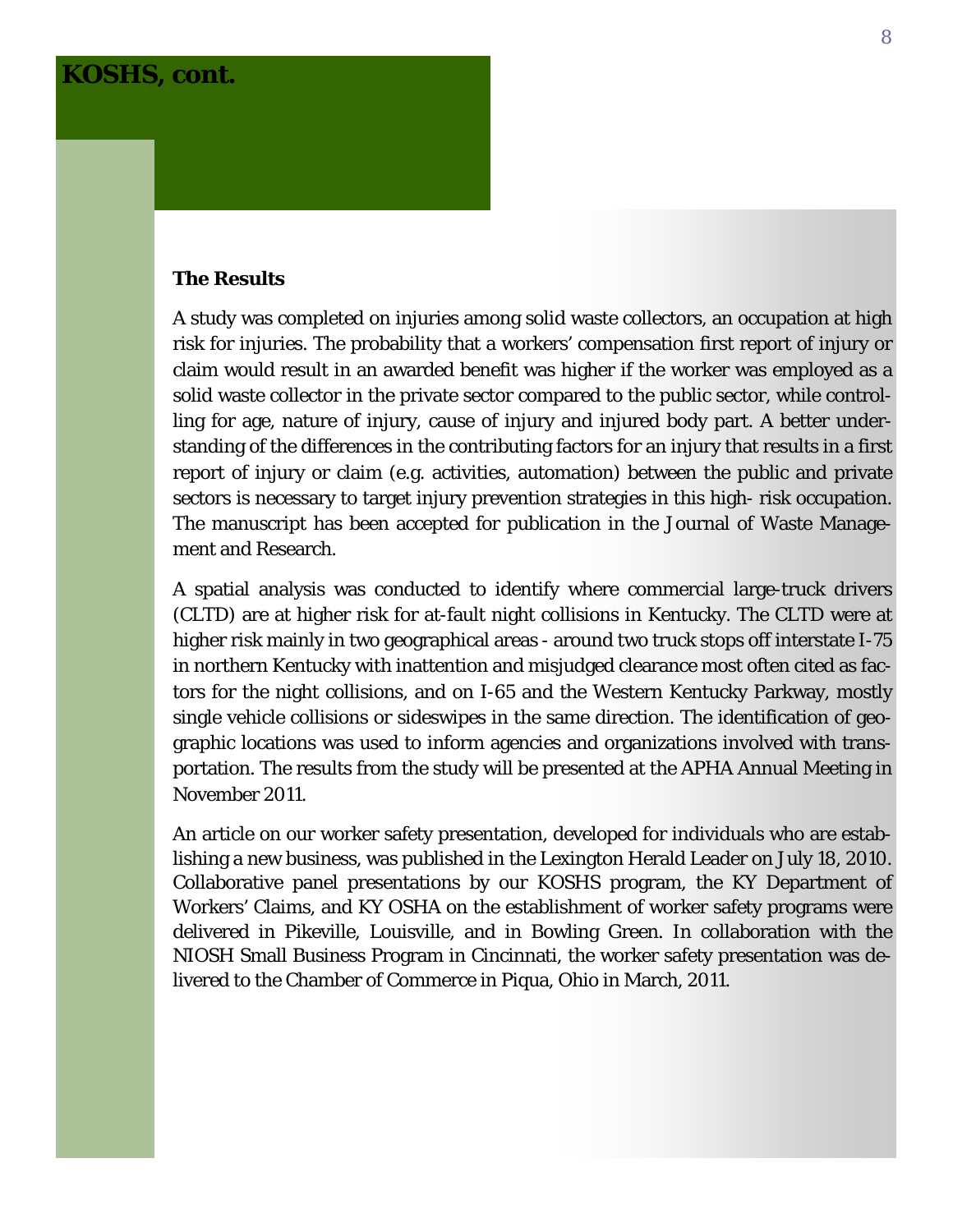# **State Injury Prevention Program (SIPP)**

#### **The Challenge**

Unintentional injury is the leading cause of death for Kentuckians aged 1 through 44 – and the fourth overall leading cause of death among all Kentuckians. Many victims of injury are children and young, otherwise healthy adults in the prime of life. This creates a major impact not only on the lives of injury victims and their families, but upon the workforce and economy of the Commonwealth. The cost of injury in Kentucky is staggering. In 2006, Kentucky hospitals billed patients and insurers for more than one billion dollars in hospitalization, emergency department and outpatient charges directly related to injuries. Kentucky spent more than one million dollars of Medicaid funds per week in 2006 to pay for costs related to acute and long term care for injuries.

Injuries occur to many different types of people in many settings. Children and adults may be injured at home, at work, at school or at play. Injuries in the home may be caused by falls, fires and burns, unintentional poisoning, electrical shock, or cuts. Workplace injuries may occur in an office, a factory, a mine, or on a farm. Recreational and transportation injuries may range from bruises and broken bones to drowning, traumatic brain injury, or full body trauma. In addition to unintentional injury, other injuries occur due to violence.

State agencies are responsible for enacting and enforcing occupational safety and health and mine safety programs to reduce work-related injuries in most occupations. Other programs focus on reducing farm related injuries, falls among the elderly, residential fires and burns, and injuries caused by motor vehicle collisions. Each of these programs is specific and focuses on either a particular environment (such as the workplace), a particular source of injury (such as fires), or on a particular target audience (for example, senior citizens). There is a need for a flexible program that deals with injury hazards not already covered by other programs and which supplements the efforts of the more specific injury prevention programs.

#### **The Solution**

The State Injury Prevention Program (SIPP) works to fill this need. In addition to providing support for public health injury prevention programs that focus on major injury risks, SIPP addresses other sources of injury that are not covered by specific programs. In addition to child passenger safety (CPS), traffic safety and fire prevention, SIPP addresses topics such as drowning prevention, fall prevention, and all terrain vehicle (ATV) safety.

SIPP also provides technical support to local health departments and public safety agencies to support injury prevention efforts. SIPP personnel provide information and advice to local agency personnel and help them acquire resources to support their programs. In addition to providing technical information about injury prevention, SIPP personnel also provide coaching and assistance with grant writing and development activities.

#### **The Results**

KIPRC helps build and expand injury prevention programs at the local level by increasing the expertise and confidence of local personnel.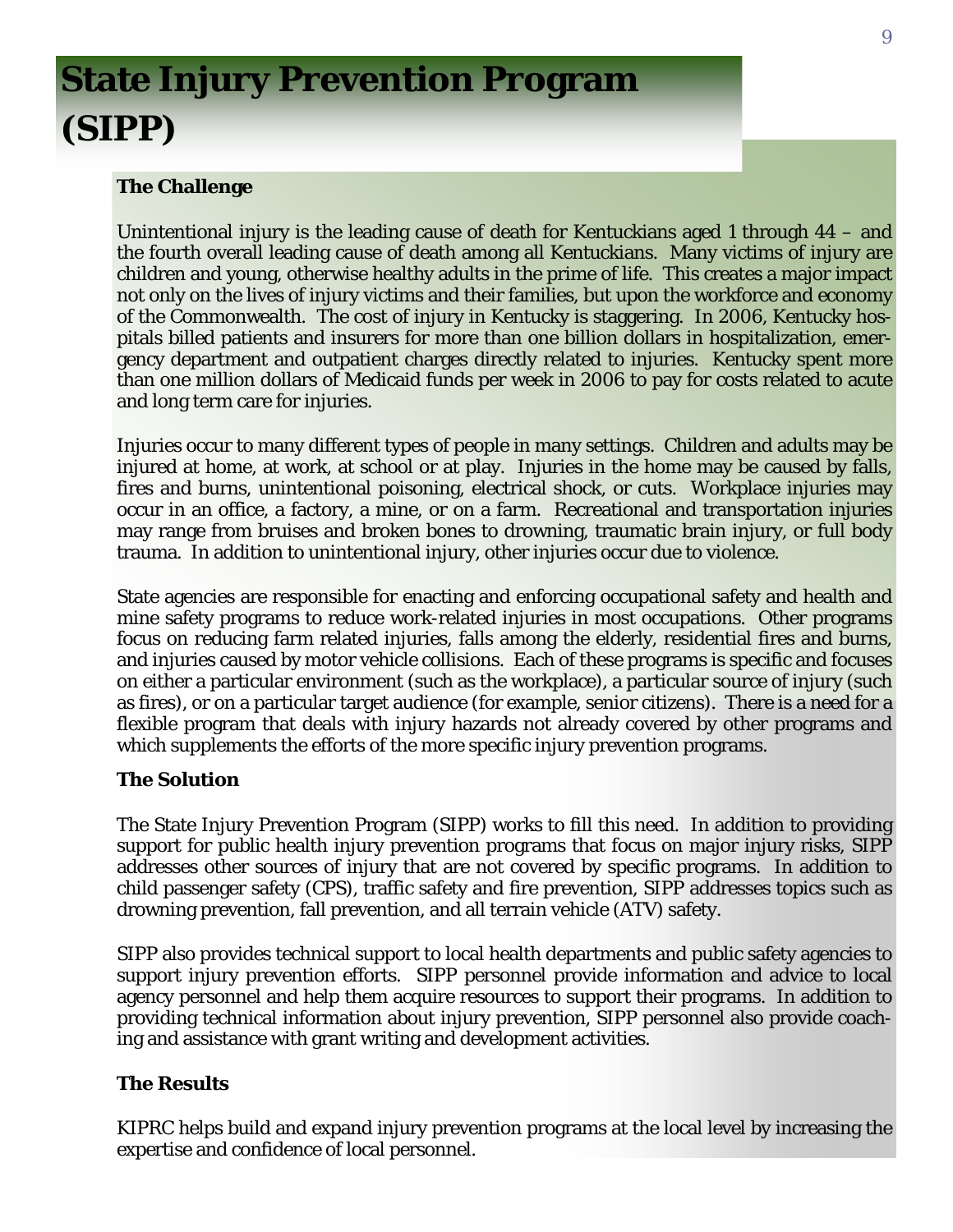## **Smoke Alarm Installation and Fire Education (SAIFE) project**

#### **The Challenge**

Kentucky's fire related fatality rate has exceeded the national average for more than three decades. The rate of fire related deaths in Kentucky has been cut nearly in half since 1981, but national rates have fallen even more. Kentuckians are still significantly more likely to die in fires than Americans as a whole. Most fire related fatalities occur in residential fires and are most likely to occur at night when residents are asleep, and during the fall and winter months.

The high rate of fire related deaths in Kentucky is due to several factors. Cooking is the most common source of residential fires. Seniors are at particularly high risk from cooking related fires.



Space heaters and older heating systems that are in poor repair cause many residential fires. Kentucky has relatively mild winters but usually has a few weeks of very cold weather each year. This leads many people to depend upon space heaters for supplemental heat during unusually cold periods. The housing stock in much of the Commonwealth includes many older homes that are poorly insulated and that have aging heating systems.

Smoking related fires are the most deadly type of residential fires. Kentucky has the highest rate of smoking in the nation. Many of Kentucky's fatal residential fires are related to smoking. Many homes in Kentucky lack working smoke alarms. Smoke alarms are highly effective in reducing deaths caused by residential fires, but in some parts of Kentucky barely one third of homes have working smoke alarms.

Finally, too many Kentuckians do not understand or practice basic fire safety procedures. In addition to the misuse of space heaters and careless smoking, factors such as overloaded electrical outlets, uncleaned chimneys and the widespread use of wood and coal for heating all contribute to the residential fire problem in the Commonwealth. These causes of fires are all preventable.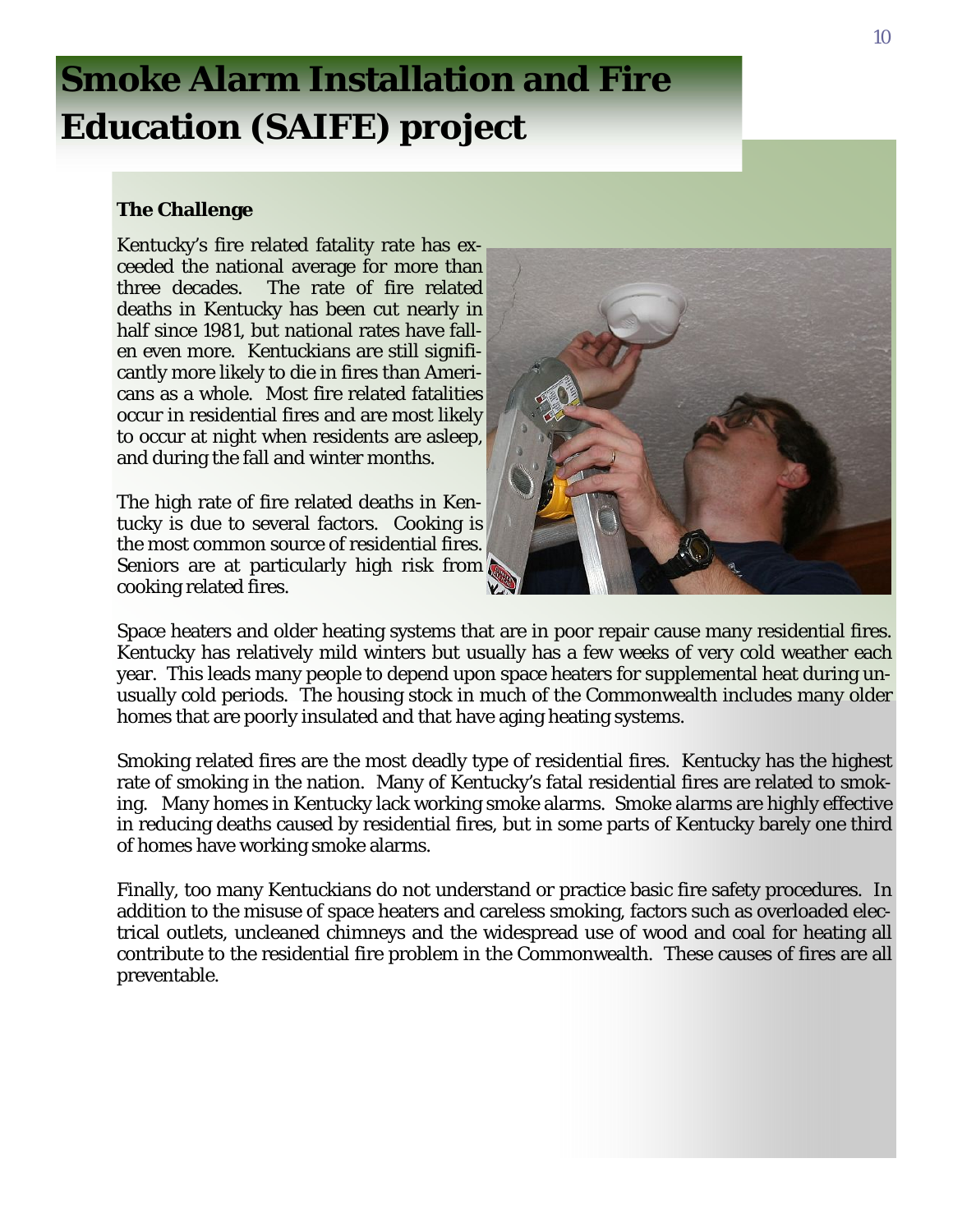### **SAIFE (cont)**

#### **The Solution**

Older homes with inadequate insulation and aging heating systems create an increased risk of fire, but social and economic realities make any large scale effort to replace older homes impractical. Any effective fire safety solution must be simple to implement, cost effective, and long lasting.

Fire safety education is important. Many people can and will make simple changes to their habits in order to reduce their risk, if they understand the importance of those changes. Simple things like keeping space heaters well away from flammable materials and avoiding smoking when drowsy can dramatically reduce a person's risk from fire – and the risk level of everyone else in their household.

Behavior change alone is not the answer. Home fires can occur in spite of safe behavior by the residents, and some people will not change unsafe behaviors. The installation of long life residential smoke alarms is a practical and cost effective way to decrease fire related fatalities. Working smoke alarms can provide warning to residents, permitting them to escape from a fire. Those powered by long life lithium batteries can provide protection for up to ten years. Smoke alarms even reduce property damage, since the early notification provided by smoke alarms often permits a fire department to respond quickly enough to save the structure.

#### **The Results**

The Smoke Alarm Installation and Fire Education (SAIFE) program (led by injury prevention specialists Robert McCool, Tom Haynes and Ron Clatos) has installed more than 21,000 long life, lithium battery powered, smoke alarms in 8,270 homes in Kentucky in the last decade. This has doubled the percentage of homes with working smoke alarms in some communities. At least 82 people have been warned of fires in their home by alarms installed through the project.

The program has also provided fire safety education to more than 100,000 Kentuckians through school based fire safety education programs, community fire safety events, and in home fire safety education provided to those who receive smoke alarms. Media partners have helped us reach hundreds of thousands with basic fire safety messages. Surveys conducted as part of the project indicate that these messages are being heeded by many people.

Funding for this program is provided by the Centers for Disease Control and Prevention (CDC), and will end in 2012. The Federal Emergency Management Agency (FEMA) provided funding to purchase more smoke alarms and to develop online training for firefighters and public health workers who provide fire safety education. The online training course was completed in March, 2011.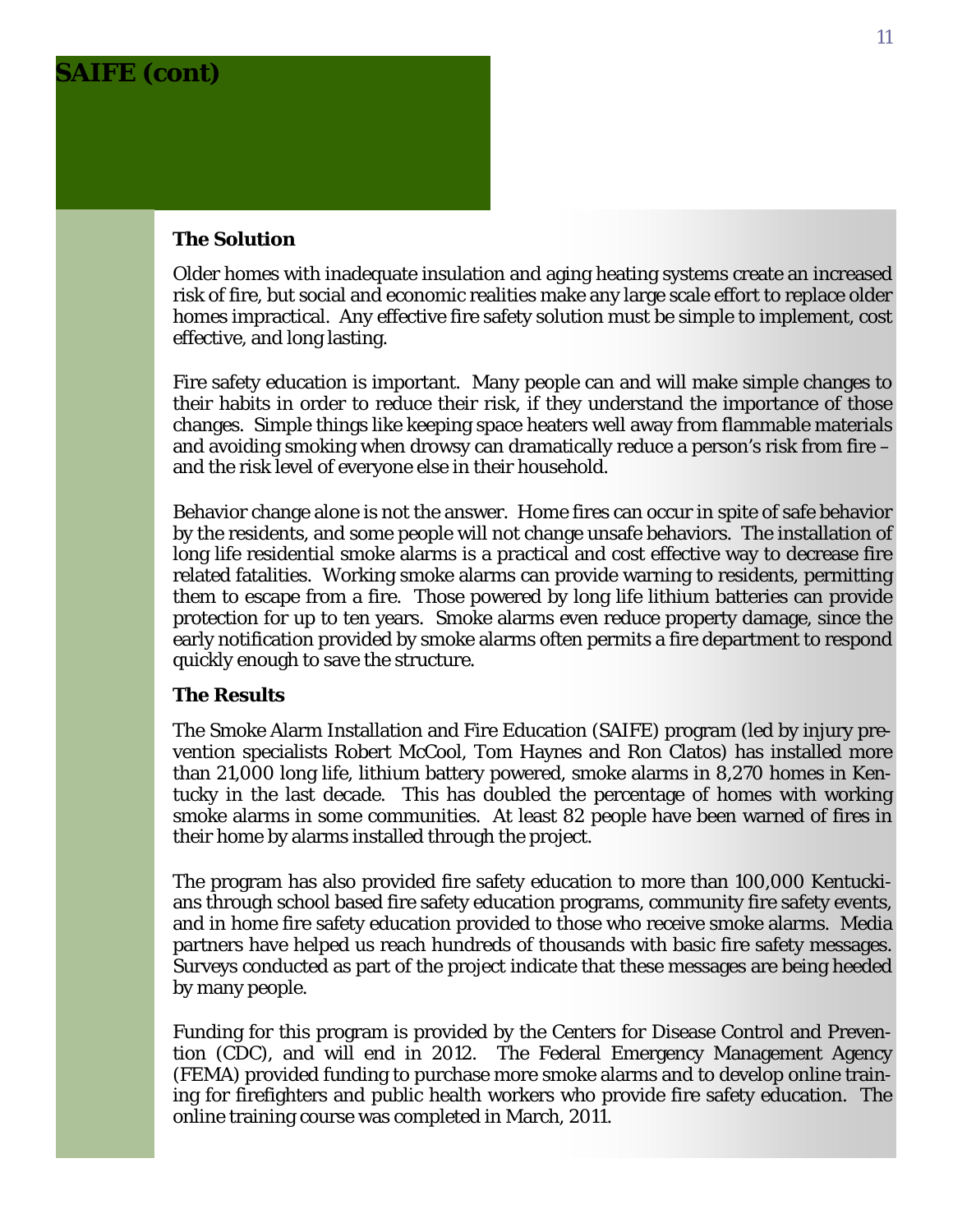### **Instructional System Design**

#### **The Challenge**

The Kentucky Injury Prevention and Research Center has been active in distance learning for nearly a decade, and the Instructional System Design program is led by Mark Schneider. Offerings have included online courses in bioterrorism preparedness, agroterrorism preparedness, chemical terrorism preparedness, pediatric terrorism awareness, drug endangered child courses, and chemical stockroom storage and disposal. KIPRC is currently using this experience to assist College of Public Health faculty in the development of online course offerings using existing and new classroom



courses and transitioning them to an interactive and engaging online format.

Should you take an existing traditional classroom course and plug it into a content management system like Blackboard? Should video lectures or other presentations be used and, if so, for what duration? How much time should be allotted for course development? Should the courses be delivered synchronously, asynchronously or both? How do you foster a community of practice in an online environment? What is the best way to communicate with online students?

#### **The Solution**

Existing traditional classroom courses are not suitable for plugging into an online course. The courses should be engaging, interactive, and based on educational practices and models (e.g. Dick and Carey systems approach). Course development time may range from six months to one year and video presentations should not exceed 12 minutes. After 12 minutes, attention will begin to drift and the effectiveness of instruction will diminish. The needs of the target audience must be taken into account. Adult learners may have time constraints, making asynchronous offerings more desirable. Online communities already exist in many forums, such as Facebook. Online students can develop their own sense of community when the instructor provides an educational online forum. Students have the potential to learn more about one another than in a traditional class. Communication with students may take place using email, instant messaging, video conferencing, phone, and virtual office hours.

#### **The Results**

The first course utilizing these online development and delivery methods was offer on May 2011. Students created their online community, viewed short videos, and completed their online assignments. Based upon early evidence, the students have performed very well.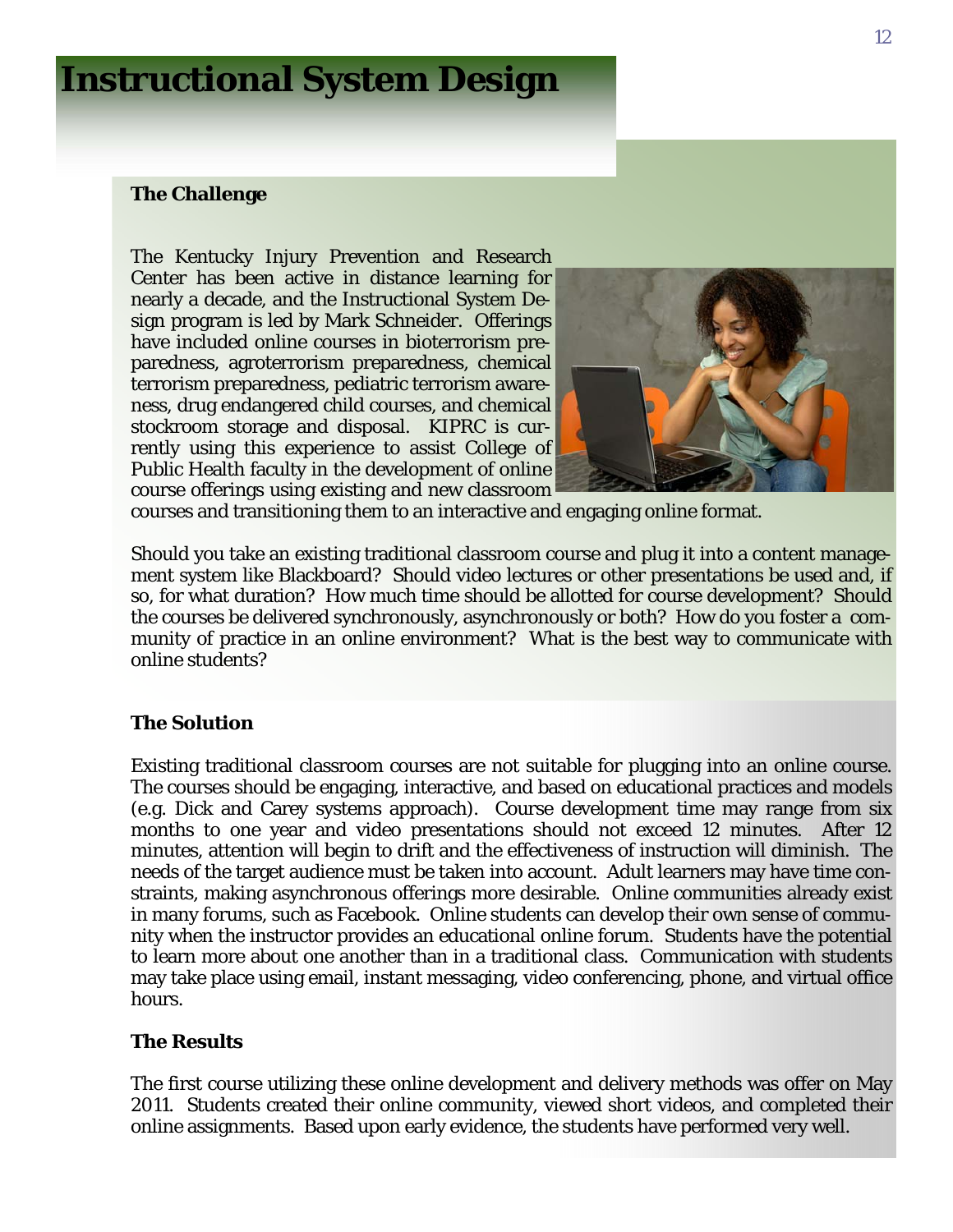# **Kentucky Violent Death Reporting System**

#### **The Challenge**

The Kentucky Violent Death Reporting System (KVDRS) is charged with collecting multi-agency data pertaining to all violent deaths occurring in Kentucky. The most important key to discerning patterns in these deaths, and to prevent them, is circumstantial coroner data. To obtain uniform circumstance data without adding to the workload of Kentucky's civil servants, the KVDRS (led by Sabrina Walsh, DrPH) has developed a web-based coroner system that meets the needs of the coroners in a symbiotic manner.



The KVDRS created a web-based coroner reporting system, using the Coroner Investigation Report (CIR) form previously developed by the project as a template. Collaborating with the Kentucky Coroners' Association each step of the way is necessary to yield a system that meets the varying needs of 120 separate coroner's offices and providing secure storage of their information. KVDRS receives immediate access to entered coroner reports that match the violent death case definition.

#### **The Solution**

The benefit of the web-based CIR to Kentucky Coroners is the ability to securely store all of their death records. The web-based CIR can be accessed via the KVDRS website from any location and all data are stored on a secure server with the highest security available. Also of benefit to Kentucky death investigators is the process of defining a uniform and complete catalog of variables to provide an accurate record of each death.

The KVDRS has benefitted greatly from the web-based CIRS and is now able to retrieve coroner reports in real time as they are entered into the system, often the same date that a death occurs. As much of the KVDRS analysis is based on multi-agency data, this timely coroner information is quickly disseminated in response to community and media requests.

The process of developing the web-based CIR has strengthened the relationship between the KVDRS and coroners across the state of Kentucky and opened up genuine and constant lines of communication. Kentucky Interactive, the agency responsible for building many of the state databases and websites, developed the system for the KVDRS and has promoted collaboration and enhanced timely reporting from other state data providers.

#### **The Results**

The KVDRS web-based CIR has evolved into a database that supplies valuable and timely coroner data, and is available to each county in Kentucky and can accommodate any coroner case.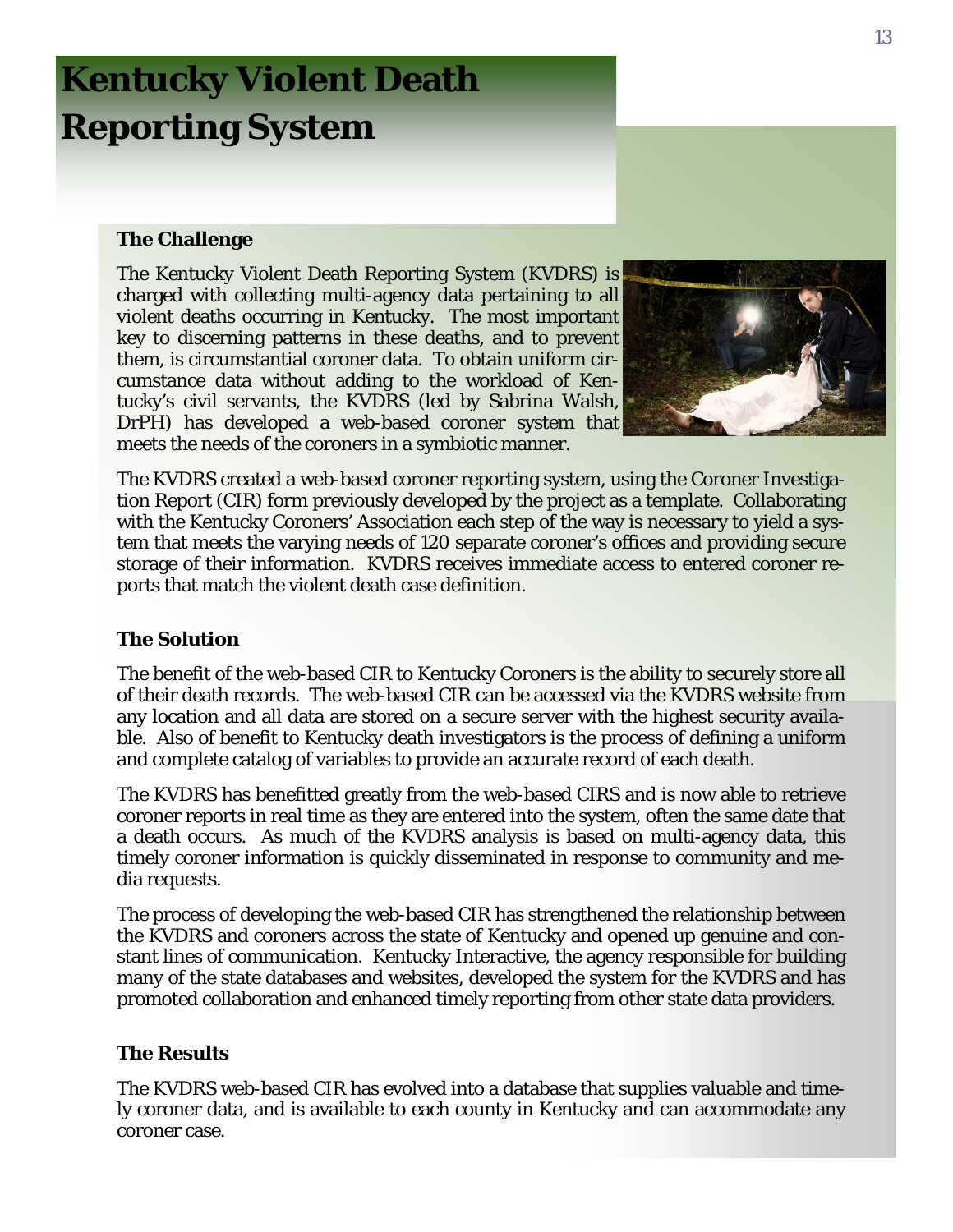#### **KVDRS, cont.**

Since the start of 2009, a total of 70 counties have registered for the web system. This means that the web-based CIR can house 70% of the state's coroner investigation information, by population. Having a central uniform database opens up limitless possibilities for data analysis, dissemination and collaboration in the future. Over half of the 70 registered counties are actively using the system.

One great benefit of the system is the ability for fields to autofill information that has already been entered, reducing the amount of time needed by coroners to fill out forms. Along with this, the KVDRS has been able to attach a separate Child Fatality Review (CFR) form, required by the state, which also populates directly from entered coroner information, further reducing the burden of reporting by coroners across the state and providing the KVDRS with valuable supplemental information on child-specific violent deaths.

From the KVDRS web site, a logged-in coroner can print out PDF versions of both the CIR and the CFR. This is a useful tool when coroners are asked to provide reports to other agencies or simply desire to have a tangible record of their cases.

Every effort taken to make the system more user-friendly and more efficient with the goal of a progression toward a constantly improving system able to accommodate new challenges and as yet unforeseen needs in Kentucky.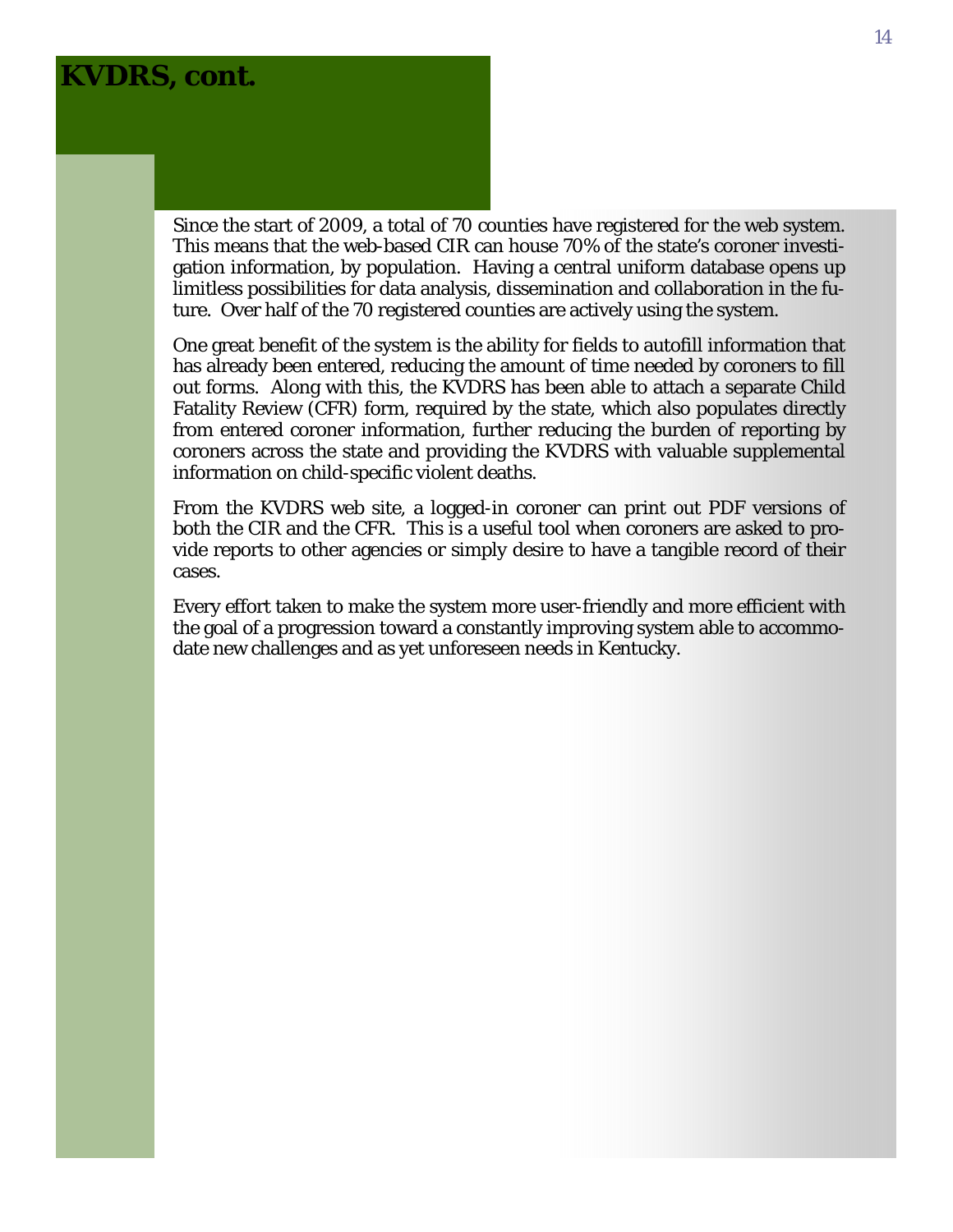### **Crash Outcome Data Evaluation**

#### **The Challenge**

Kentucky's Crash Outcome Data Evaluation System (CODES) is funded by the National Highway Safety Administration (NHTSA) and is led by injury prevention specialist Michael Singleton. The purpose of the project is to link state motor vehicle traffic crash report databases to administratively unrelated databases that contain medical and economic information pertaining to persons involved in crashes.

#### **The Solution**

This linked database enables us to discover relationships between crash characteristics and injury outcomes for persons hospitalized as a result of motor vehicle crashes (MVC), and to assess the acute care hospital charges associated with their treatment. To date we have linked the crash and hospital inpatient databases for 2000 to 2007, and the crash, hospital inpatient, and hospital outpatient databases for 2008 and 2009.

#### **The Results**

In 2010 we completed the first series of CODES nonfatal injury indicator reports for the following topic areas, which correspond to emphasis areas of the Governor's Executive Committee for Highway Safety:

- Young drivers (ages 16-21)
- Lane departure crashes
- Impaired driving
- Aggressive driving
- Occupant protection
- Motorcycle safety
- Distracted drivers
- Commercial vehicles

At the 2010 CODES Technical Assistance meeting in June we presented some preliminary findings based on our indicator reports. As a result we were invited to present further results in a CODES Grand Rounds webinar on November 10, 2010, which included more than eighty participants from across the U.S.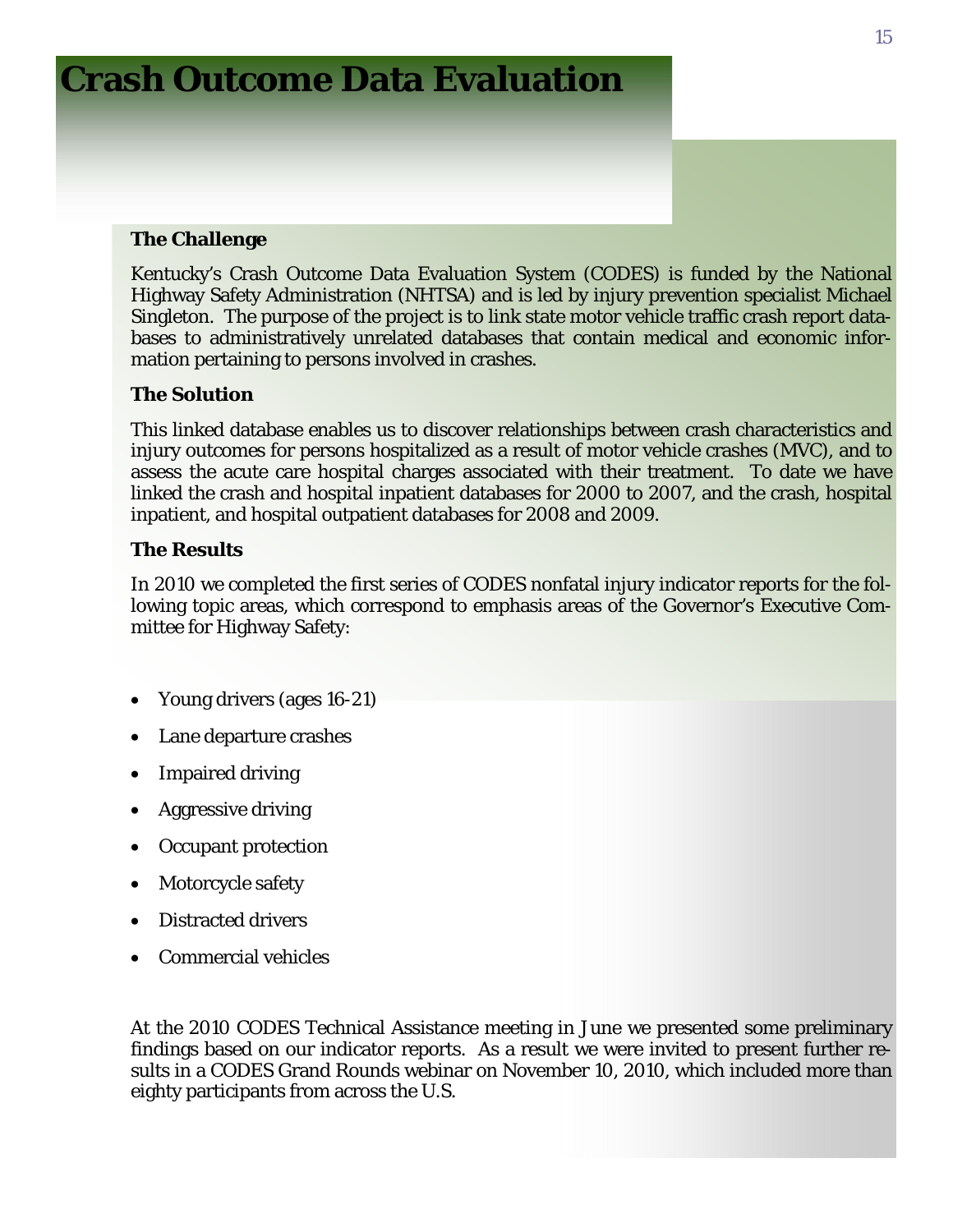### **CODES…**

Kentucky, like the U.S. as a whole, experienced a substantial decrease in nonfatal MVC injury rates from 2000 to 2009. In 2010 we investigated several possible contributors to this decline. At least three factors played a significant role: the increase in restraint use (due in large part to passage of a primary enforcement law in 2006), improvements in vehicle safety, and population migration from rural to more urban areas. An abstract summarizing these findings was accepted for presentation in the CODES session at the International Forum on Traffic Records and Highway Information Systems in June 2011. Fatalities and fatality rates have also declined in Kentucky between 2006 and 2009, after increasing from 2000 to 2005.

Current projects include:

- Creation of a second year of CODES nonfatal injury indicator reports
- Research for a report on chronic pain and disability associated with MVC—related whiplash injures
- Participation in the creation of a CODES General Use Model database, which will enable multi-state CODES studies to be carried out much more efficiently than in the past.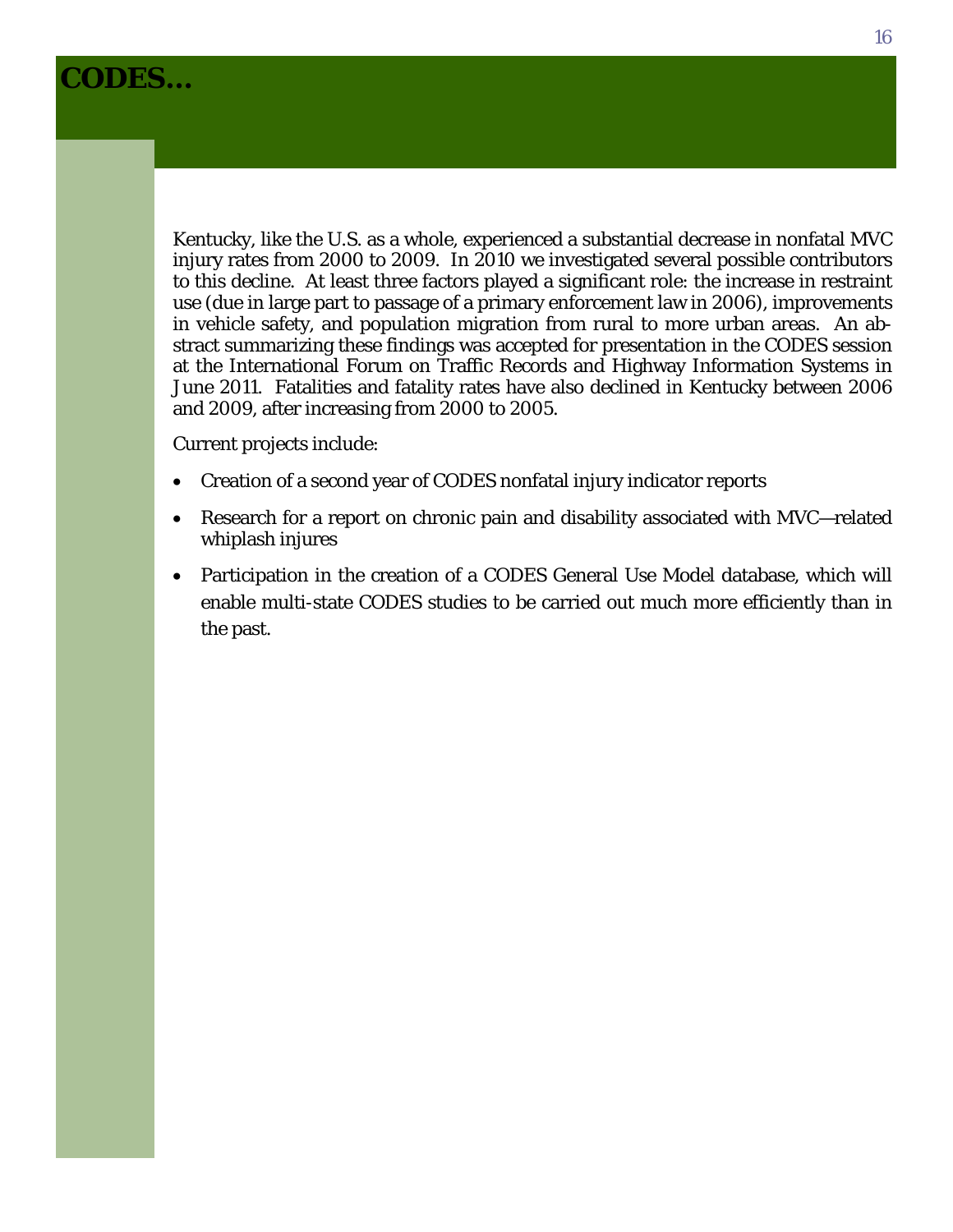# **Central Nervous System Injury Surveillance Project**

#### **The Challenge**

Central nervous system injuries have been tracked in Kentucky since 1998.

#### **The Solution**

The Central Nervous System Injury (CNSI) Surveillance Project (led by injury prevention specialist Shannon Beaven) is funded by the Kentucky Traumatic Brain Injury Trust Fund Board which is housed in the Department of Aging and Independent Living (DAIL). Its purpose is to track cases of traumatic brain injury, spinal cord injury, and acquired brain injury as defined by the Centers for Disease Control and Prevention (CDC) and the Kentucky Revised Statutes (KRS 211.470). Cases are taken from the Kentucky Hospital Discharge Database (HDD) and the National Center for Health Statistics' annual Multiple Cause of Death (MCOD) files. These sources are linked to resolve double-counting of cases. A report is generated annually using these data.

Currently, central nervous system injuries are defined as traumatic brain injury (TBI), acquired brain injury (ABI) and spinal cord injuries (SCI). TBI includes injuries such as fractures, lacerations, and crushing injuries of the head and/or skull along with concussions and hemorrhages. ABI is any injury to the brain with a non-traumatic etiology and is broken down into four categories – anoxia, allergy/anaphylaxis, acute medical incidents, and toxic

substances. Fractures of bones or injury of nerves in the spinal cord fall into SCI. TBI and SCI often have codes that allow us to track the cause of the injury while ABI does not.

#### **The Results**

Motor vehicle traffic crashes in persons aged 15-24, and falls in persons aged 65 and older, again emerged as the leading causes of TBI in 2007. Anoxia/hypoxia was most common among persons aged 65 and older,



whereas exposure to toxic substances was greatest among those aged 25-44.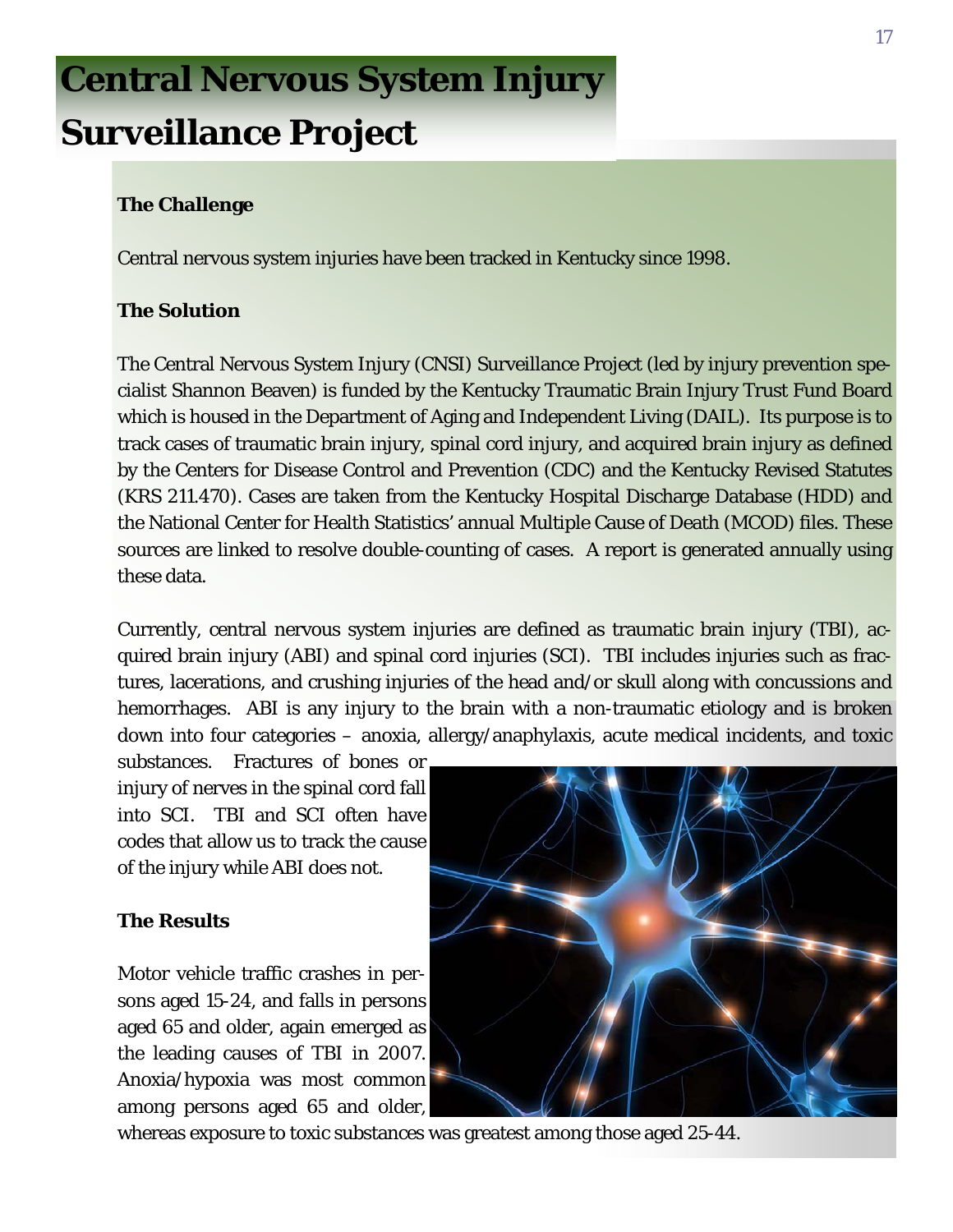### **CNSI, cont.**

The tenth annual CNSI report, which summarizes injuries that occurred within the calendar year 2007, was completed in July 2010. In 2007, over 24 Kentuckians per day were either hospitalized or died of a central nervous system injury in licensed, acute-care hospitals. TBI was a factor in the deaths of 1,007 Kentuckians, and in the hospital discharges of 3,454 across the state. TBI played a role in the death or hospitalization of over 12 state residents per day. Acquired brain injury (ABI) was diagnosed in 1,686 deaths and 2,584 live discharges (almost 11 ABI per day), and spinal cord injury (SCI) was reported in 58 deaths and 210 live discharges, or just over 5 SCI per week. These numbers do not include Kentucky residents seen in hospitals in surrounding states. Consequently, we feel confident that a county showing a high rate of brain injuries is a county in need of prevention, education and resources but we cannot conclude that there is not a significant problem in a county with a low rate. This is particularly true on or near the state border.

Our results indicate a need to focus prevention efforts on the following causes and target populations:

- \* Motor vehicle traffic crashes (TBI and SCI), especially among ages 15-24
- \* Falls (TBI and SCI), especially among ages 0-4 and 65 and older
- \* Anoxia/hypoxia (ABI), especially among ages 45 and older
- \* Exposure to toxic substances (ABI), especially among ages 25-44

Motor vehicle traffic crashes in persons aged 15-24, and falls in persons aged 65 and older, again emerged as the leading causes of TBI. Anoxia/hypoxia was most common among persons aged 65 and older, whereas exposure to toxic substances was greatest among those aged 25-44.

In the past year, efforts to establish a true central nervous system injury registry have been underway as well as a redesign of data analysis and reporting to enable us to report on non-fatal brain injuries in a more timely manner. Outpatient data has become available and will also be included in upcoming reports. In the future we hope to be able to track brain injuries and strokes through both inpatient admissions as well as emergency department visits for complications from and repeat injuries among brain injured patients.

Additional information and full reports can be found at

http://www.kiprc.uky.edu/projects/tbi/index.html.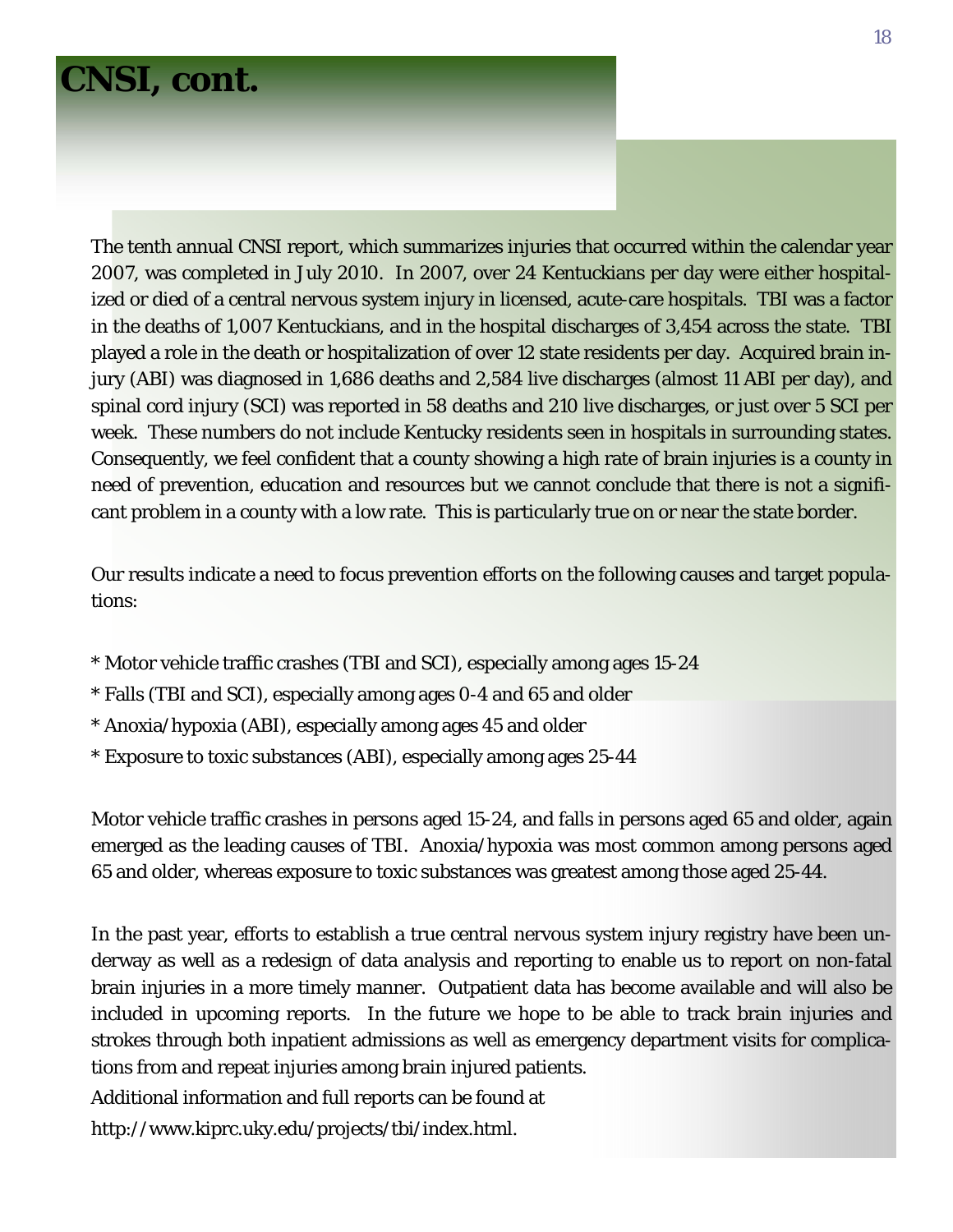# **Pediatric and Adolescent Injury Prevention Program**

#### **The Challenge**

For the past decade, the Pediatric and Adolescent Injury Prevention Program (led by Susan Pollack, M.D., and injury prevention specialist Melanie Tyner-Wilson) has worked with university and community partners to lessen the burden of motor vehicle crash deaths and injuries in Kentucky. Today, we continue in our efforts to keep motor vehicle crash deaths from being the leading cause of death for Kentuckians ages 1-44.

#### **The Solution**

With the Kentucky Transportation Center, KIPRC evaluated the effects of our Graduated Drivers Licensing program, and utilized the results of that evaluation as the basis for new legislation that better protects our inexperienced young drivers in a state with bad weather and roads unforgiving of speed. In our role as leaders of the Kentucky State Safe Kids Coalition, KIPRC has worked with partners in local health departments, other Safe Kids Coalitions and the Kentucky State Police to maintain a cadre of nationally-certified and trained child passenger safety technicians and has also worked with local counties to provide booster seats to children ages 4-8. In 2008, legislation was enacted





in Kentucky regarding the use of booster seats, which better protects those children ages 4-7 who do not yet fit properly in an adult seat belt.

KIPRC coordinates the distribution of car seats and boosters to local health department child passenger safety staff across the state, and assists them with materials in English and Spanish for the education of home visiting and child care staff about child passenger

safety. We are heavily involved in the education of families of children with special health care needs and children in foster care about the new national recommendations for best practice in child passenger safety.

#### **The Results**

During fall 2009, stimulus funding was designated by the state for booster seats to help improve the safety of the child care transportation fleet. KIPRC designed a 2-hour training course for child care vans using booster seats, and has coordinated a statewide process of providing that training (for child care credits) along with distribution of the booster seats to vans belonging to smaller child care centers. KIPRC continues to advocate for the continued improvement of safety for our child passengers and teen drivers on the road.